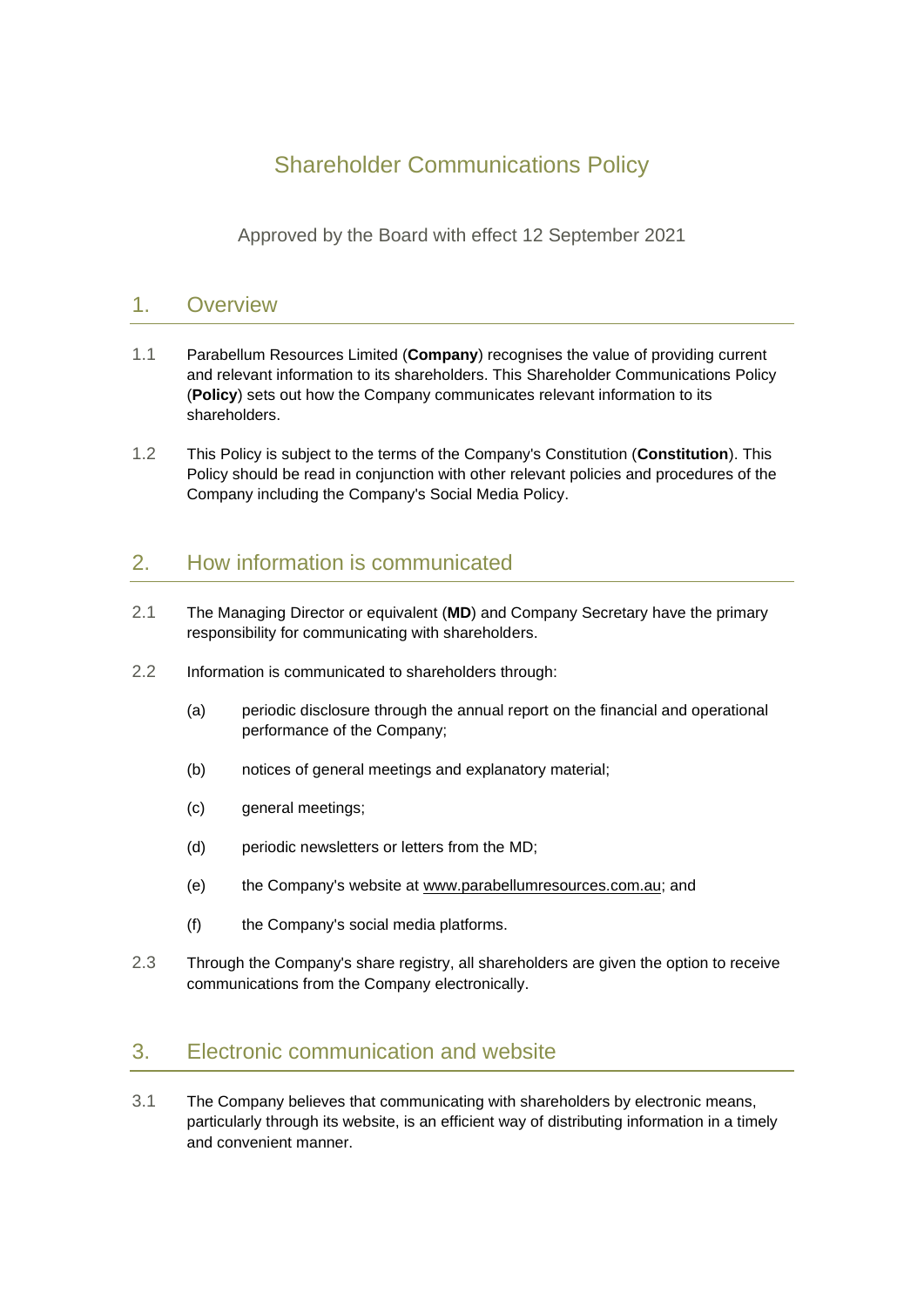- 3.2 The Company's website includes the following pages, which contain relevant information for shareholders:
	- (a) section on the Company's corporate governance policies and practices which includes:
		- (i) a statement of the Company's values;
		- (ii) the Company's constitution, Board Charter and Charters of all other committees established; and
		- (iii) names, photographs and biological information of each director and senior executive;
	- (b) reports section, which contains copies of annual directors reports, financial statements and other corporate reports
	- (c) announcements released to ASX;
	- (d) media releases section, that may contain sections on press releases, newsletters and media clippings*;* and
	- (e) presentations section which contains power point presentations.
- 3.3 All website information will be regularly reviewed and updated to ensure that information is current, or appropriately dated and archived.

#### 4. Written communication and annual report

- 4.1 Shareholders have been given the opportunity to elect to receive a printed copy of the annual report on the financial and operational performance from the Company.
- 4.2 In addition, the Company publishes its annual report on the Company's website and notifies all shareholders of the web address where they can access the annual report.
- 4.3 The Company will also make available via ASX any new and substantive investor or analyst presentation prior to the presentation being given.

## 5. General meetings

The Company recognises the rights of shareholders and encourages the effective exercise of those rights through the following means:

- (a) notices of general meetings are distributed to shareholders in accordance with the provisions of the Corporations Act;
- (b) notices of general meeting and other meeting material are drafted in concise and clear language;